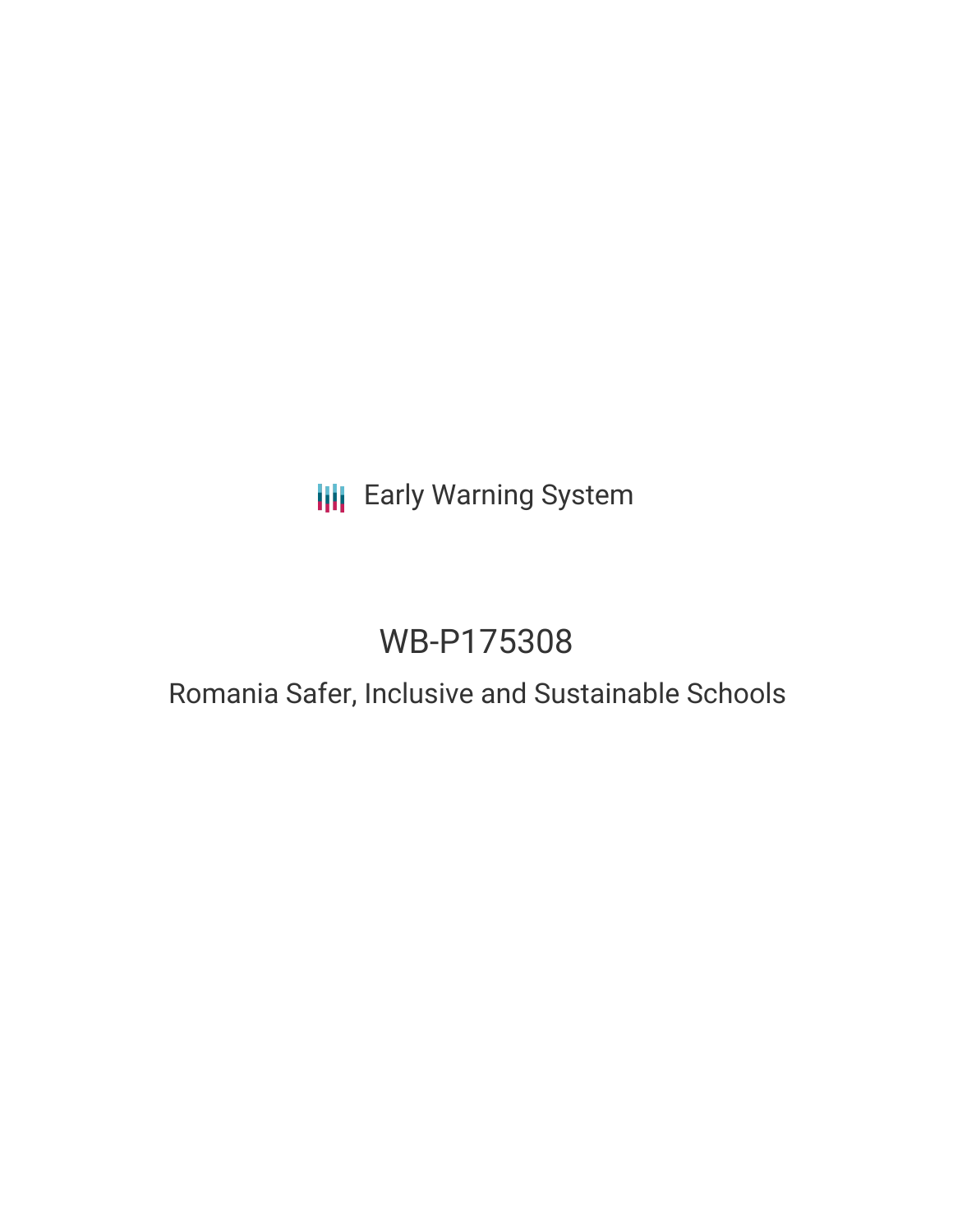

#### **Quick Facts**

| <b>Countries</b>              | Romania                     |
|-------------------------------|-----------------------------|
| <b>Financial Institutions</b> | World Bank (WB)             |
| <b>Status</b>                 | Proposed                    |
| <b>Bank Risk Rating</b>       |                             |
| <b>Borrower</b>               | Government of Romania       |
| <b>Sectors</b>                | <b>Education and Health</b> |
| Investment Type(s)            | Loan                        |
| <b>Loan Amount (USD)</b>      | \$122.70 million            |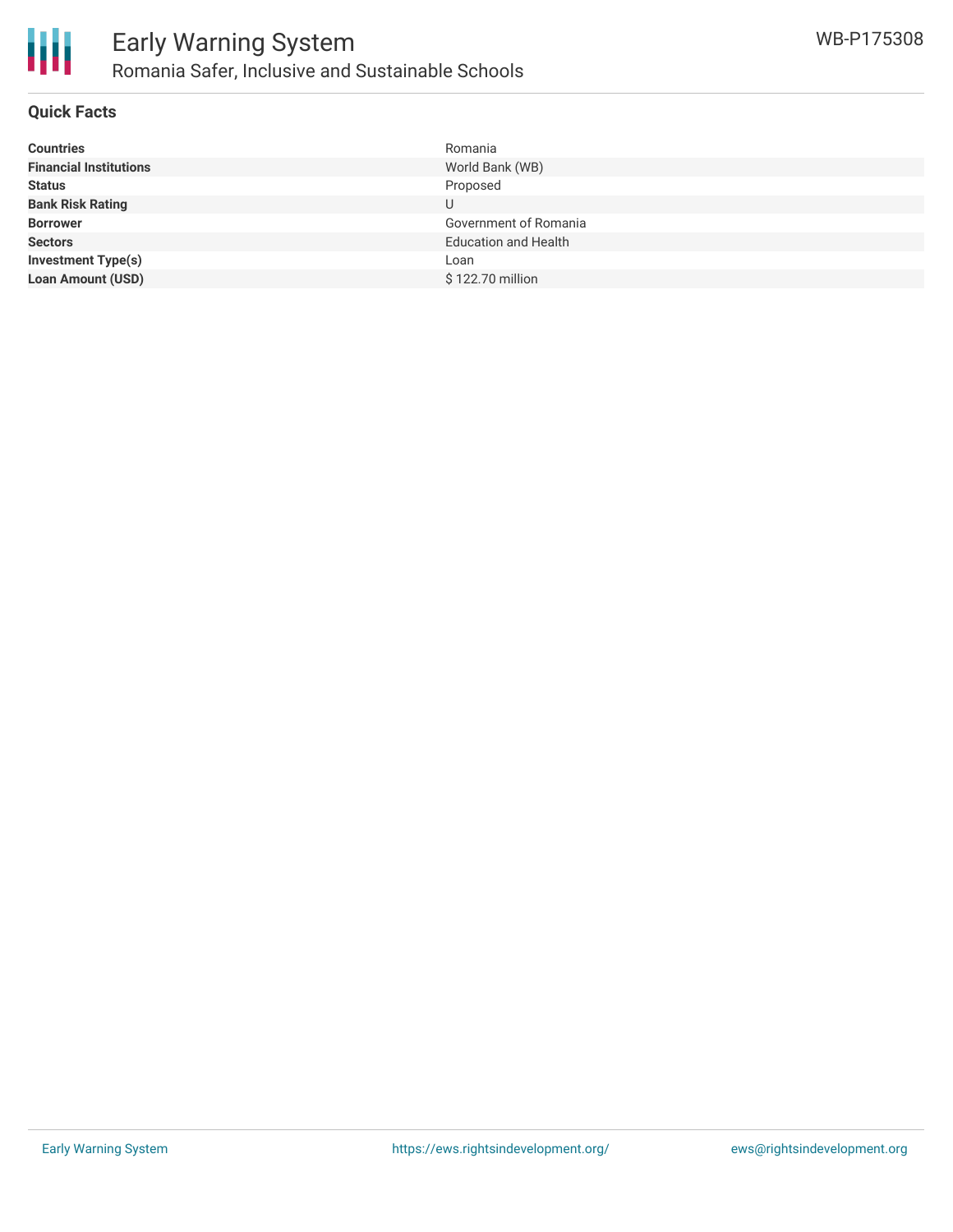

#### **Project Description**

This project is about to facilitate access to safer, disaster-resilient, inclusive, and sustainable schools for Romanian students and teachers of the project's participating schools.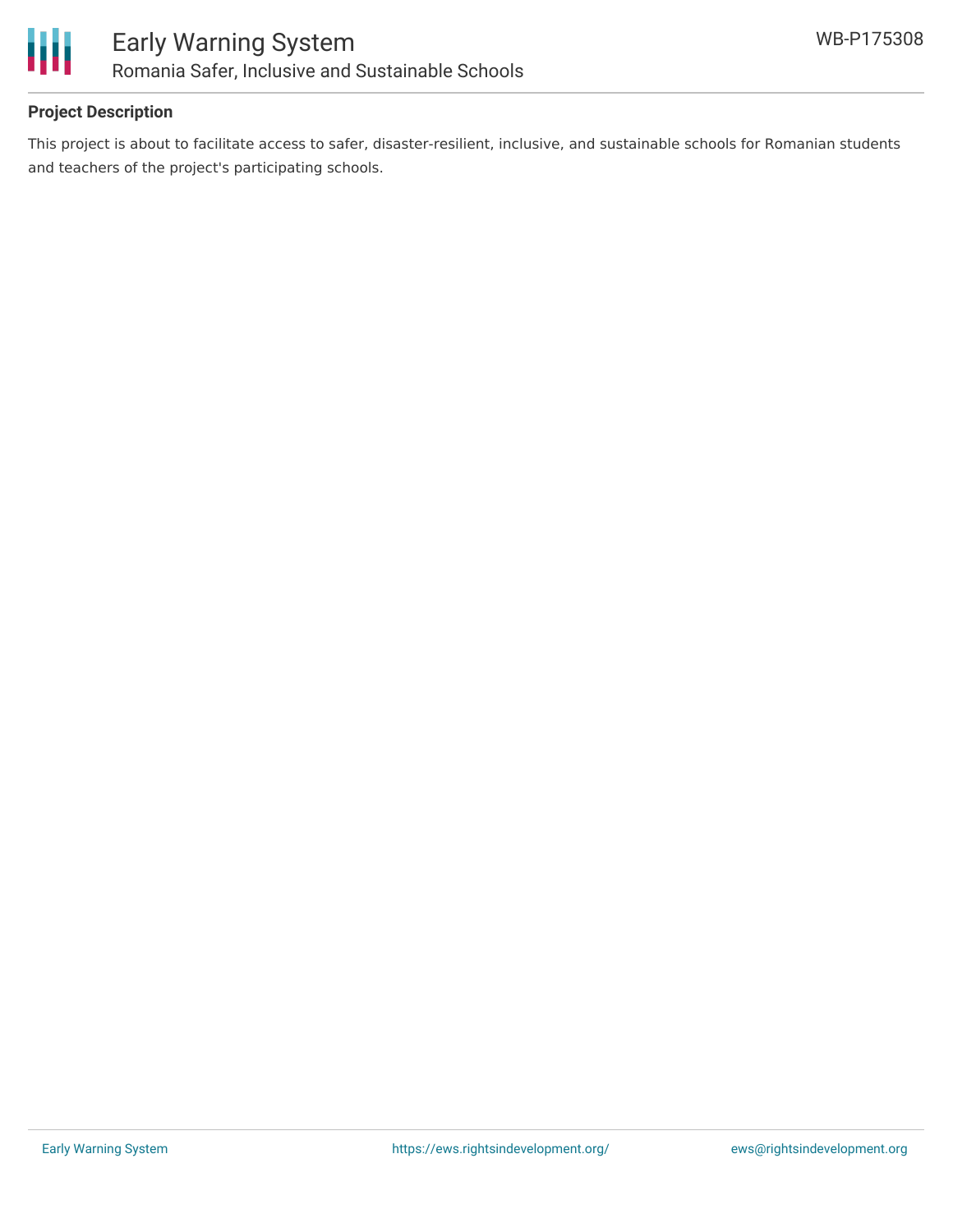

### Early Warning System Romania Safer, Inclusive and Sustainable Schools

#### **Investment Description**

World Bank (WB)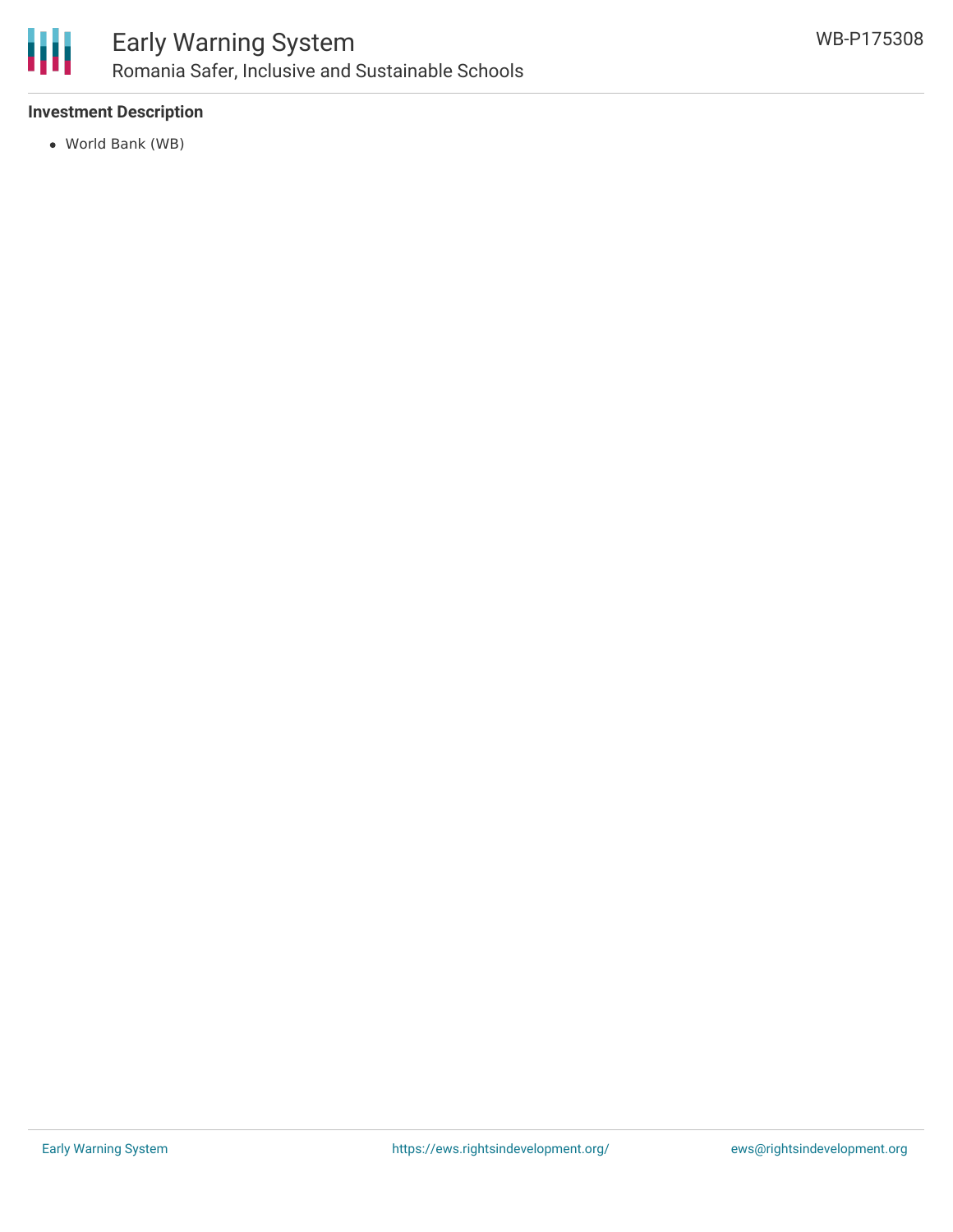

#### **Contact Information**

TWB

Alanna Leigh Simpson, Alina Sava, Zuzana Stanton-Geddes (Team Leader)

Project contacts not available at the time of disclosure.

#### ACCESS TO INFORMATION

To submit an information request for project information, you will have to create an account to access the Access to Information request form. You can learn more about this process at: https://www.worldbank.org/en/access-toinformation/request-submission

#### ACCOUNTABILITY MECHANISM OF THE WORLD BANK

The World Bank Inspection Panel is the independent complaint mechanism and fact-finding body for people who believe they are likely to be, or have been, adversely affected by a World Bank-financed project. If you submit a complaint to the Inspection Panel, they may investigate to assess whether the World Bank is following its own policies and procedures for preventing harm to people or the environment. You can contact the Inspection Panel or submit a complaint by emailing ipanel@worldbank.org. Information on how to file a complaint and a complaint request form are available at: https://www.inspectionpanel.org/how-tofile-complaint